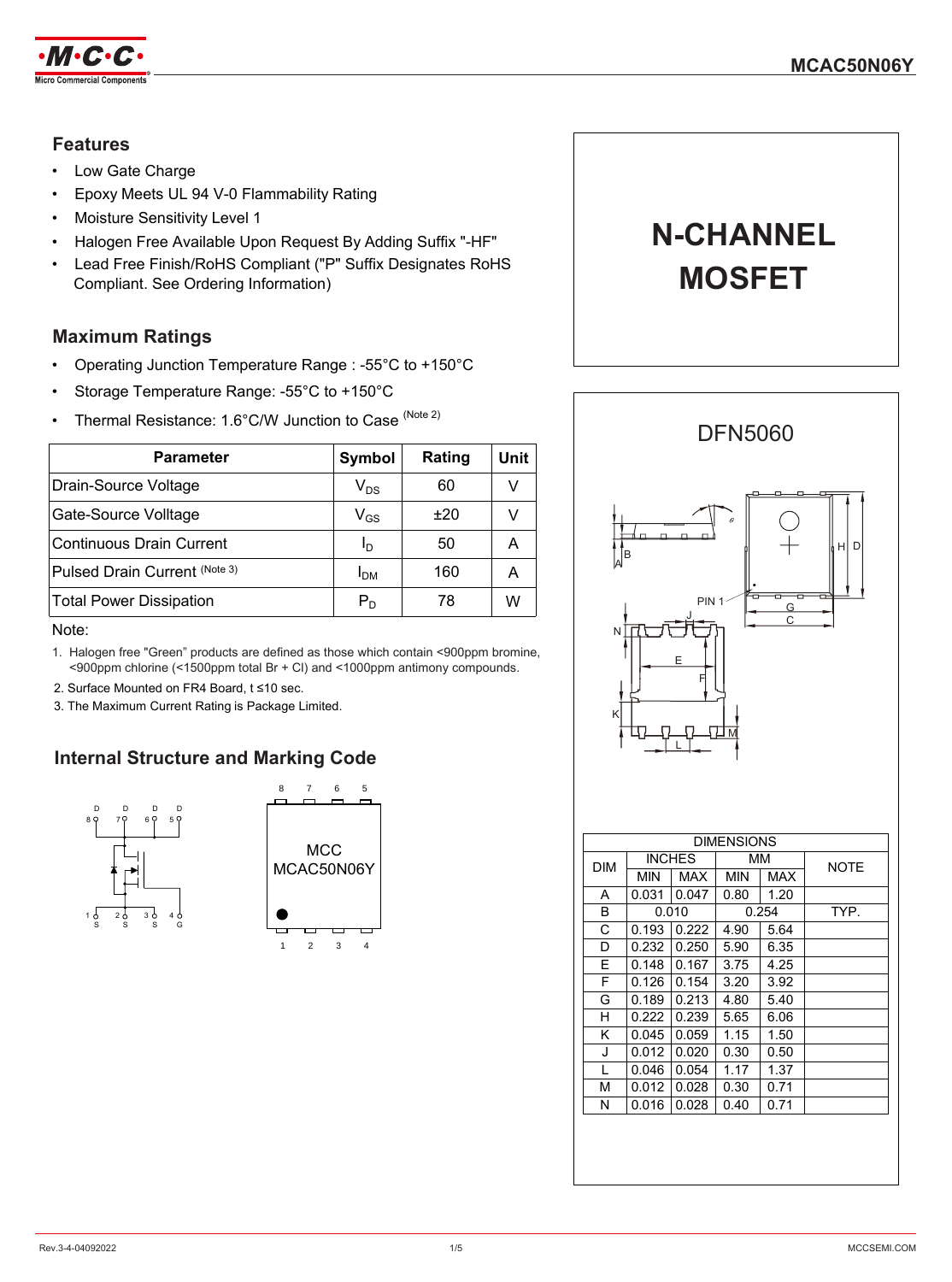

## **Electrical Characteristics @ 25°C (Unless Otherwise Specified)**

| <b>Parameter</b>                     | <b>Symbol</b>       | <b>Test Conditions</b>                                    | Min | <b>Typ</b> | <b>Max</b> | <b>Unit</b> |  |  |
|--------------------------------------|---------------------|-----------------------------------------------------------|-----|------------|------------|-------------|--|--|
| <b>Static Characteristics</b>        |                     |                                                           |     |            |            |             |  |  |
| Drain-Source Breakdown Voltage       | $V_{(BR)DSS}$       | $V_{GS}$ =0V, $I_D$ =250µA                                | 60  |            |            | V           |  |  |
| Gate-Source Leakage Current          | $I_{GSS}$           | $V_{DS}$ =0V, $V_{GS}$ = $\pm$ 20V                        |     |            | ±100       | nA          |  |  |
| Zero Gate Voltage Drain Current      | $I_{DSS}$           | $V_{DS}$ =48V, V <sub>GS</sub> =0V, T <sub>J</sub> =25°C  |     |            | 1          | μA          |  |  |
| Gate-Threshold Voltage               | $V_{GS(th)}$        | $V_{DS} = V_{GS}$ , $I_D = 250 \mu A$                     | 1   |            | 3          | $\vee$      |  |  |
| Drain-Source On-Resistance           | $R_{DS(on)}$        | $V_{GS} = 10V$ , $I_D = 20A$                              |     | 6.3        | 8.2        | $m\Omega$   |  |  |
|                                      |                     | $V_{GS} = 4.5V$ , $I_D = 10A$                             |     | 10.8       | 14         |             |  |  |
| Diode Forward Voltage                | $V_{SD}$            | $V_{GS}$ =0V, $I_S$ =20A                                  |     |            | 1.3        | $\vee$      |  |  |
| <b>Continuous Body Diode Current</b> | $I_{\rm S}$         |                                                           |     |            | 50         | A           |  |  |
| <b>Dynamic Characteristics</b>       |                     |                                                           |     |            |            |             |  |  |
| Input Capacitance                    | $C_{\text{iss}}$    | $V_{DS}$ =30V, $V_{GS}$ =0V, f=1MHz                       |     | 1409       |            | pF          |  |  |
| <b>Output Capacitance</b>            | $C_{\rm oss}$       |                                                           |     | 691        |            |             |  |  |
| Reverse Transfer Capacitance         | $C_{\text{rss}}$    |                                                           |     | 49         |            |             |  |  |
| <b>Total Gate Charge</b>             | $Q_q$               | $V_{DS} = 30V$ , $V_{GS} = 10V$ , $I_D = 20A$             |     | 29         |            |             |  |  |
| Gate-Source Charge                   | $Q_{qs}$            |                                                           |     | 6.2        |            | nC          |  |  |
| Gate-Drain Charge                    | $Q_{gd}$            |                                                           |     | 7.3        |            |             |  |  |
| Turn-On Delay Time                   | $t_{d(on)}$         | $V_{DS} = 30V$ , $V_{GEN} = 10V$ ,                        |     | 9.8        |            |             |  |  |
| Turn-On Rise Time                    | $t_{r}$             |                                                           |     | 34         |            |             |  |  |
| Turn-Off Delay Time                  | $t_{d(\text{off})}$ | $R_G = 4.5\Omega$ , $R_I = 1.5\Omega$ ,<br>$I_{DS} = 20A$ |     | 23.6       |            | ns          |  |  |
| Turn-Off Fall Time                   | $t_f$               |                                                           |     | 24.8       |            |             |  |  |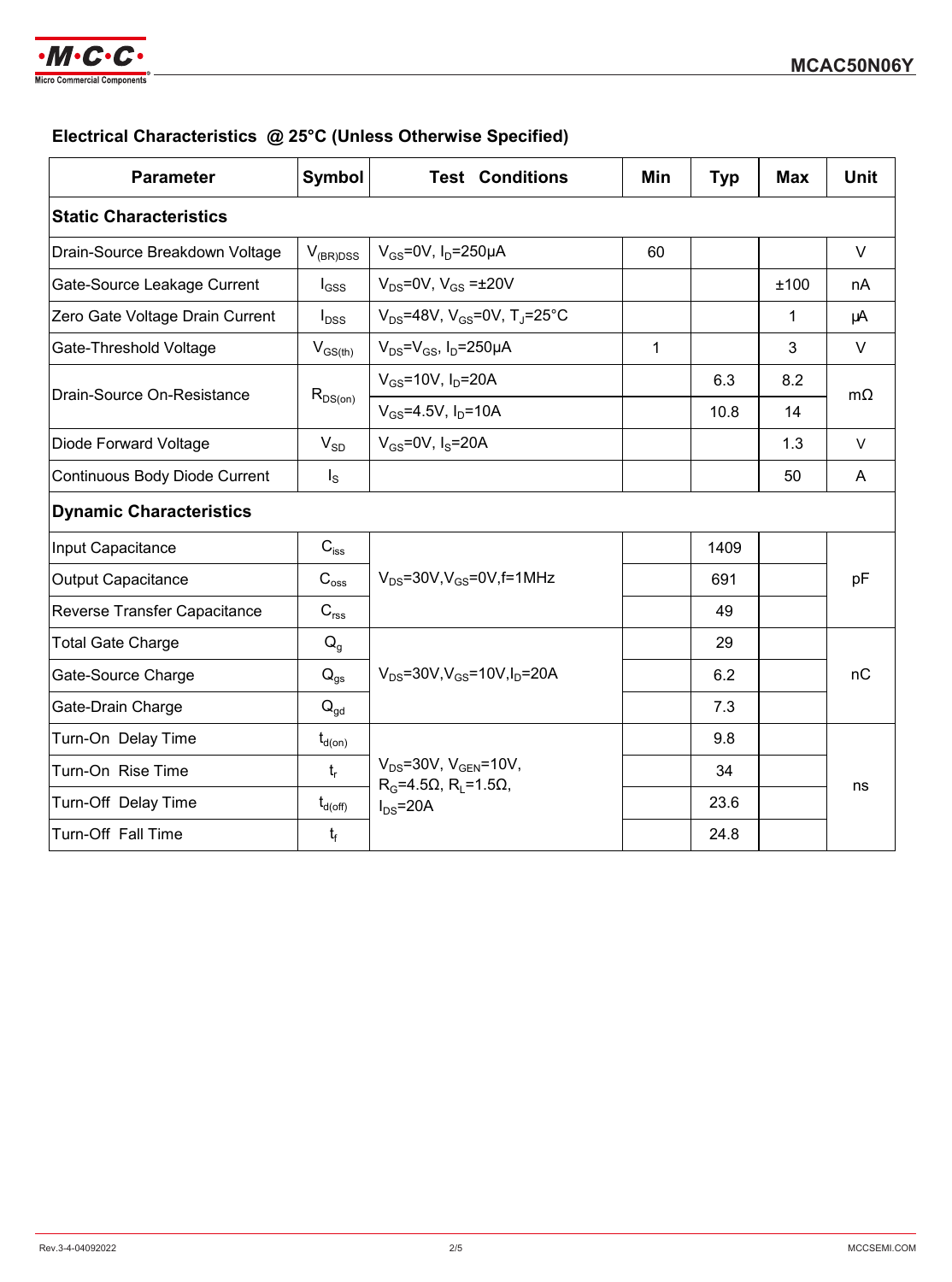

# **Curve Characteristics**



Fig. 1 - Typical Output Characteristics



0 10 20 30 40 50

Fig. 4 -  $I_S-V_{SD}$ 

20 30 Drain Current(A)

 $V_{gs}$ =10V

 $V_{\text{GS}}$ =4.5V

Fig. 2 -  $R_{DS(ON)} - I_D$ 







-50 -25 0 100 125 150

25 50 75 Junction Temperature(°C)



 $0.2$   $-50$ 

0.4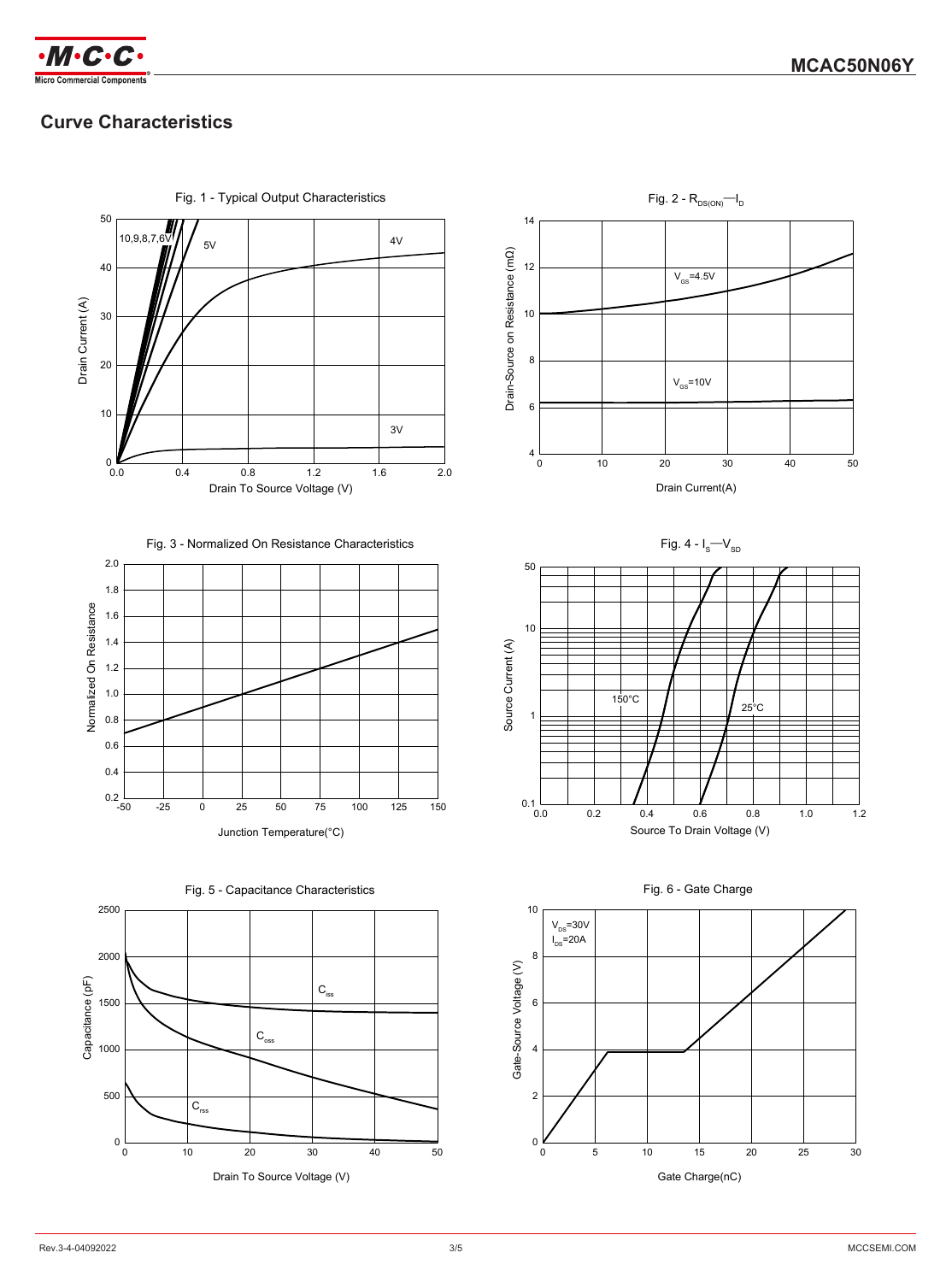

# **Curve Characteristics**